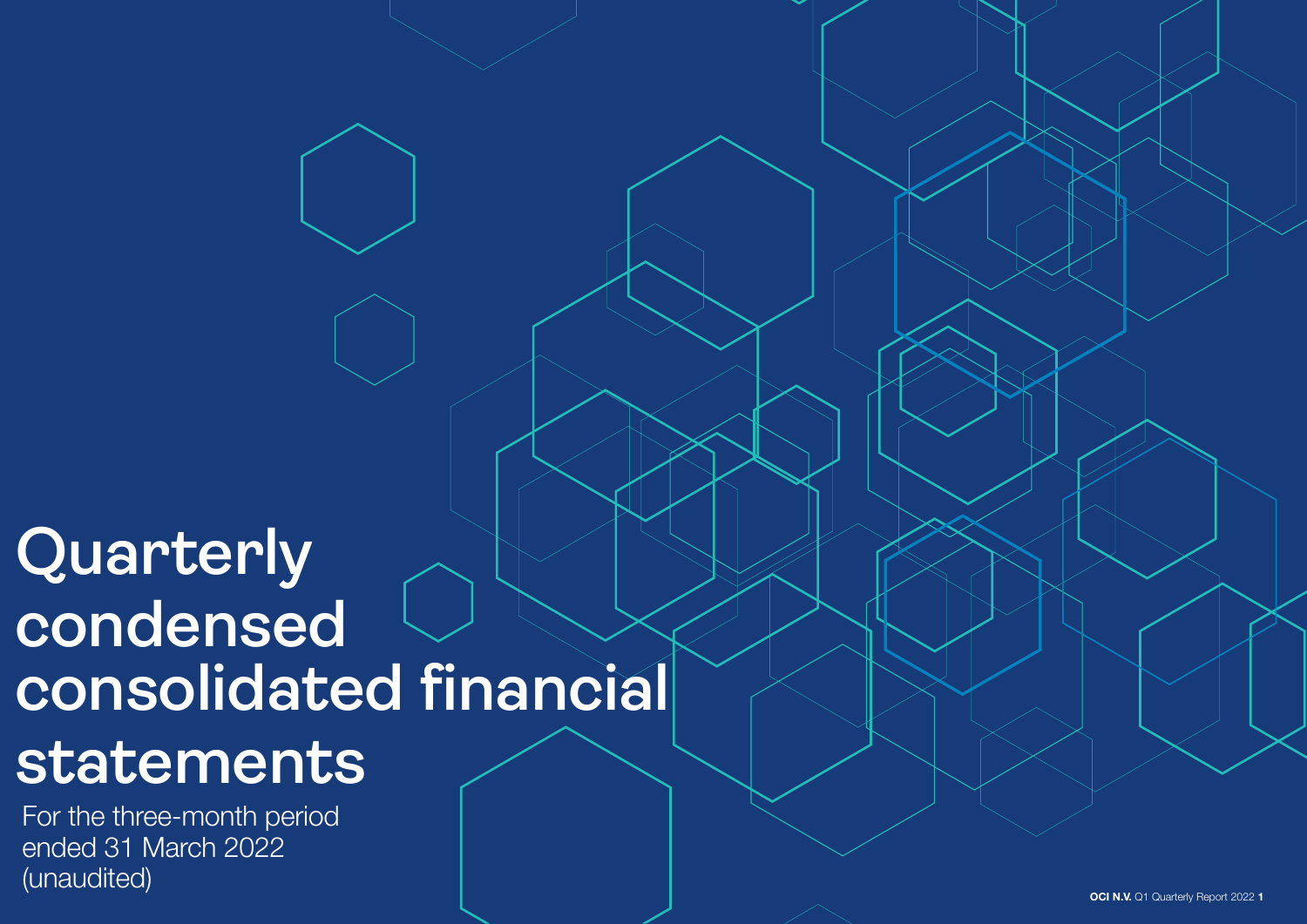### CONSOLIDATED STATEMENT OF FINANCIAL POSITION AS AT

| \$ millions                                                       | <b>Note</b> | 31 March<br>2022 | 31 December<br>2021 |
|-------------------------------------------------------------------|-------------|------------------|---------------------|
|                                                                   |             |                  |                     |
| <b>Assets</b>                                                     |             |                  |                     |
| Non-current assets                                                |             |                  |                     |
| Property, plant and equipment                                     | (8)         | 5,418.6          | 5,543.5             |
| Right-of-use assets                                               |             | 250.3            | 248.2               |
| Goodwill and other intangible assets                              | (9)         | 485.0            | 485.7               |
| Trade and other receivables                                       |             | 34.2             | 33.6                |
| Equity-accounted investees                                        |             | 563.3            | 494.9               |
| Financial assets at fair value through other comprehensive income |             | 21.7             | 19.2                |
| Deferred tax assets                                               | (15)        | 182.9            | 207.7               |
| <b>Total non-current assets</b>                                   |             | 6,956.0          | 7,032.8             |
| <b>Current assets</b>                                             |             |                  |                     |
| Inventories                                                       |             | 517.5            | 343.5               |
| Trade and other receivables                                       |             | 1,058.6          | 851.6               |
| Income tax receivables                                            |             | 3.7              | 3.4                 |
| Cash and cash equivalents                                         |             | 1,759.0          | 1,580.3             |
| <b>Total current assets</b>                                       |             | 3,338.8          | 2,778.8             |
| <b>Total assets</b>                                               |             | 10,294.8         | 9,811.6             |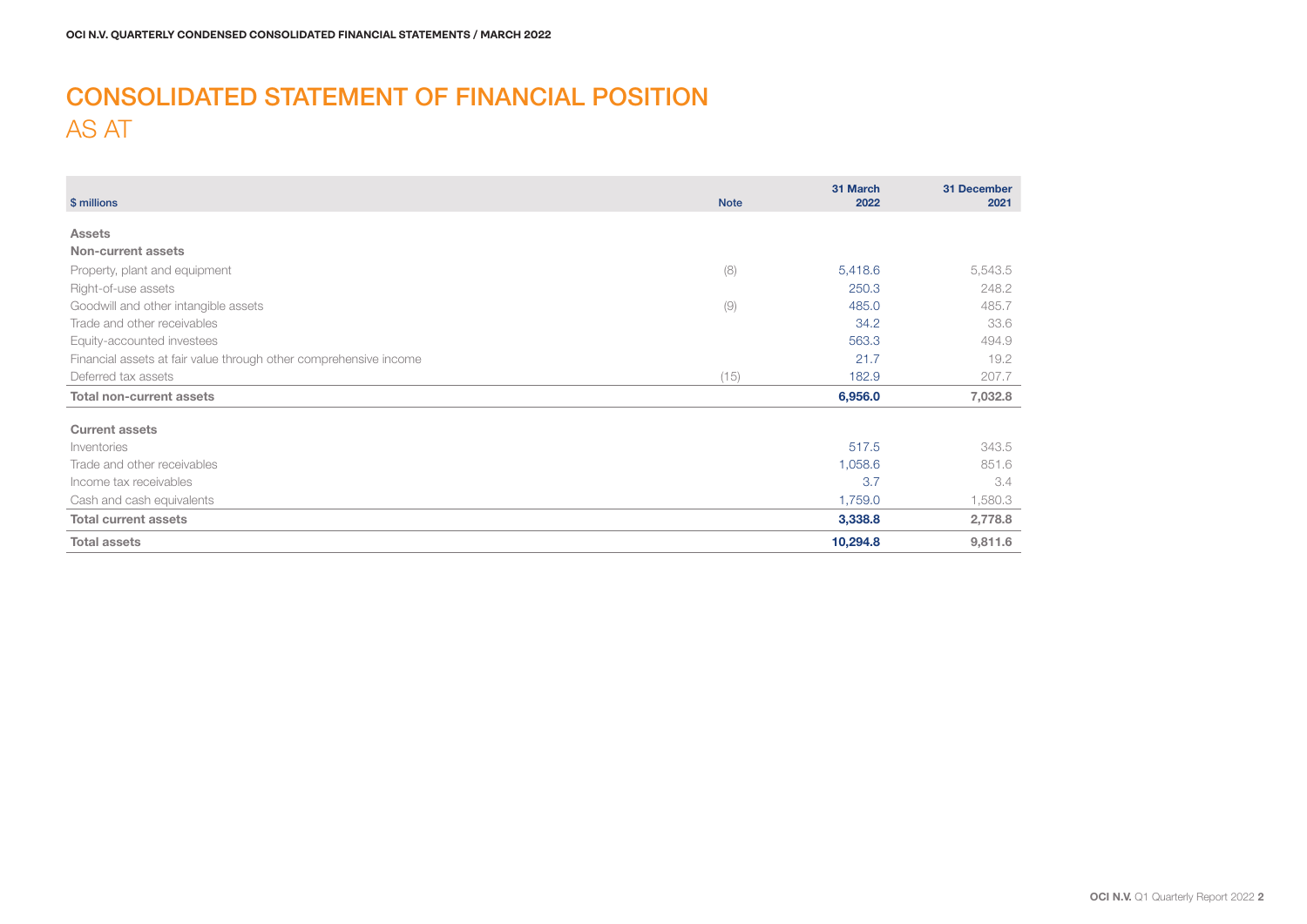### CONSOLIDATED STATEMENT OF FINANCIAL POSITION CONTINUED AS AT

| \$ millions                                  | <b>Note</b> | 31 March<br>2022 | 31 December<br>2021 |
|----------------------------------------------|-------------|------------------|---------------------|
| <b>Equity</b>                                |             |                  |                     |
| Share capital                                |             | 5.6              | 5.6                 |
| Share premium                                |             | 6,316.3          | 6,316.3             |
| Reserves                                     |             | (372.3)          | (384.0)             |
| Retained earnings                            |             | (3,310.0)        | (3,938.9)           |
| Equity attributable to owners of the Company |             | 2,639.6          | 1,999.0             |
| Non-controlling interests                    | (10)        | 1,740.8          | 1,509.2             |
| <b>Total equity</b>                          |             | 4,380.4          | 3,508.2             |
| Liabilities                                  |             |                  |                     |
| <b>Non-current liabilities</b>               |             |                  |                     |
| Loans and borrowings                         | (11)        | 2,724.1          | 3,290.2             |
| Lease obligations                            |             | 238.2            | 237.5               |
| Trade and other payables                     | (12)        | 129.9            | 23.7                |
| Provisions                                   |             | 12.8             | 12.8                |
| Deferred tax liabilities                     | (15)        | 647.0            | 614.4               |
| <b>Total non-current liabilities</b>         |             | 3,752.0          | 4,178.6             |
| <b>Current liabilities</b>                   |             |                  |                     |
| Loans and borrowings                         | (11)        | 295.4            | 510.6               |
| Lease obligations                            |             | 43.6             | 39.7                |
| Trade and other payables                     | (12)        | 1,595.9          | 1,357.5             |
| Provisions                                   | (17)        | 129.0            | 144.7               |
| Income tax payables                          | (15)        | 98.5             | 72.3                |
| <b>Total current liabilities</b>             |             | 2,162.4          | 2,124.8             |
| <b>Total liabilities</b>                     |             | 5,914.4          | 6,303.4             |
| <b>Total equity and liabilities</b>          |             | 10,294.8         | 9,811.6             |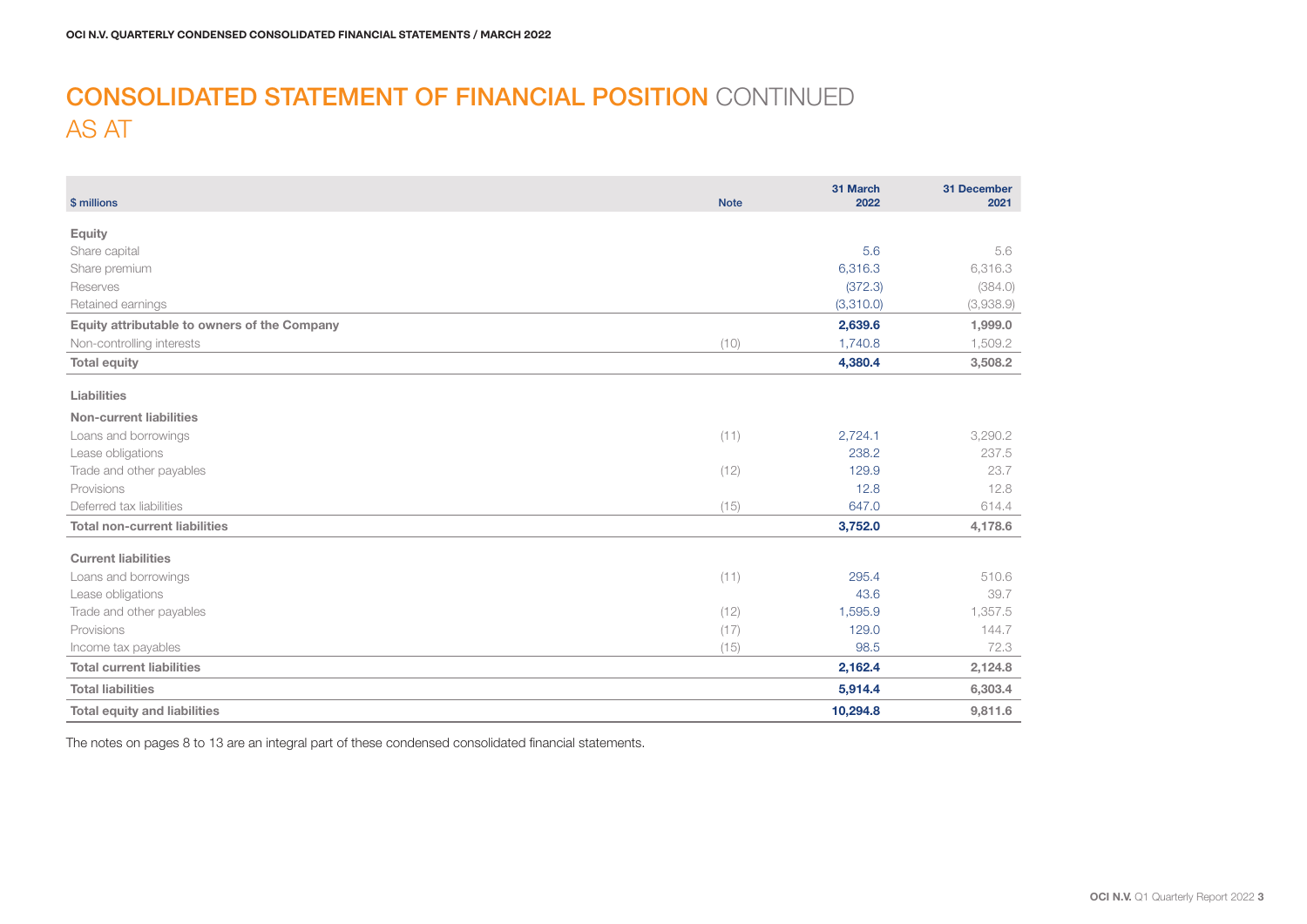### CONSOLIDATED STATEMENT OF PROFIT OR LOSS AND OTHER COMPREHENSIVE INCOME FOR THE THREE-MONTH PERIOD ENDED 31 MARCH

| \$ millions                                                                                                                                             | <b>Note</b> | <b>Three-month</b><br>period ended<br>31 March 2022 | <b>Three-month</b><br>period ended<br>31 March 2021 |
|---------------------------------------------------------------------------------------------------------------------------------------------------------|-------------|-----------------------------------------------------|-----------------------------------------------------|
| Revenue                                                                                                                                                 | (16)        | 2.327.8                                             | 1.119.6                                             |
| Cost of sales                                                                                                                                           | (13)        | (1,464.3)                                           | (779.2)                                             |
| <b>Gross profit</b>                                                                                                                                     |             | 863.5                                               | 340.4                                               |
| Other income                                                                                                                                            |             | 4.6                                                 | 0.9                                                 |
| Selling, general and administrative expenses                                                                                                            | (13)        | (78.4)                                              | (60.6)                                              |
| Other expenses                                                                                                                                          |             |                                                     | (0.1)                                               |
| <b>Operating profit</b>                                                                                                                                 |             | 789.7                                               | 280.6                                               |
| Finance income                                                                                                                                          | (14)        | 72.2                                                | 8.1                                                 |
| Finance cost                                                                                                                                            | (14)        | (85.6)                                              | (74.8)                                              |
| Net finance cost                                                                                                                                        | (14)        | (13.4)                                              | (66.7)                                              |
| Income from equity-accounted investees (net of tax)                                                                                                     |             | 62.9                                                | 0.7                                                 |
| Profit before income tax                                                                                                                                |             | 839.2                                               | 214.6                                               |
| Income tax                                                                                                                                              | (15)        | (140.0)                                             | (30.1)                                              |
| Net profit                                                                                                                                              |             | 699.2                                               | 184.5                                               |
| Other comprehensive income:<br>Items that are or may be reclassified subsequently to profit or loss                                                     |             |                                                     |                                                     |
| Movement in hedge reserve                                                                                                                               |             | 16.8                                                | (5.9)                                               |
| Currency translation differences                                                                                                                        |             | (31.9)                                              | (20.2)                                              |
| Currency translation differences from equity-accounted investees                                                                                        |             | (1.1)                                               | (0.6)                                               |
| Items that will not be reclassified to profit or loss<br>Changes in the fair value of financial assets at fair value through other comprehensive income |             | 2.6                                                 | (1.2)                                               |
| Other comprehensive income, net of tax                                                                                                                  |             | (13.6)                                              | (27.9)                                              |
| <b>Total comprehensive income</b>                                                                                                                       |             | 685.6                                               | 156.6                                               |
|                                                                                                                                                         |             |                                                     |                                                     |
| Profit attributable to:                                                                                                                                 |             |                                                     |                                                     |
| Owners of the Company                                                                                                                                   |             | 409.7                                               | 98.6                                                |
| Non-controlling interests                                                                                                                               |             | 289.5                                               | 85.9                                                |
| Net profit                                                                                                                                              |             | 699.2                                               | 184.5                                               |
| Total comprehensive income attributable to:                                                                                                             |             |                                                     |                                                     |
| Owners of the Company                                                                                                                                   |             | 417.2                                               | 77.5                                                |
| Non-controlling interests                                                                                                                               |             | 268.4                                               | 79.1                                                |
| Total comprehensive income                                                                                                                              |             | 685.6                                               | 156.6                                               |
| Earnings per share (in USD)                                                                                                                             |             |                                                     |                                                     |
| Basic earnings per share                                                                                                                                |             | 1.952                                               | 0.470                                               |
| Diluted earnings per share                                                                                                                              |             | 1.942                                               | 0.468                                               |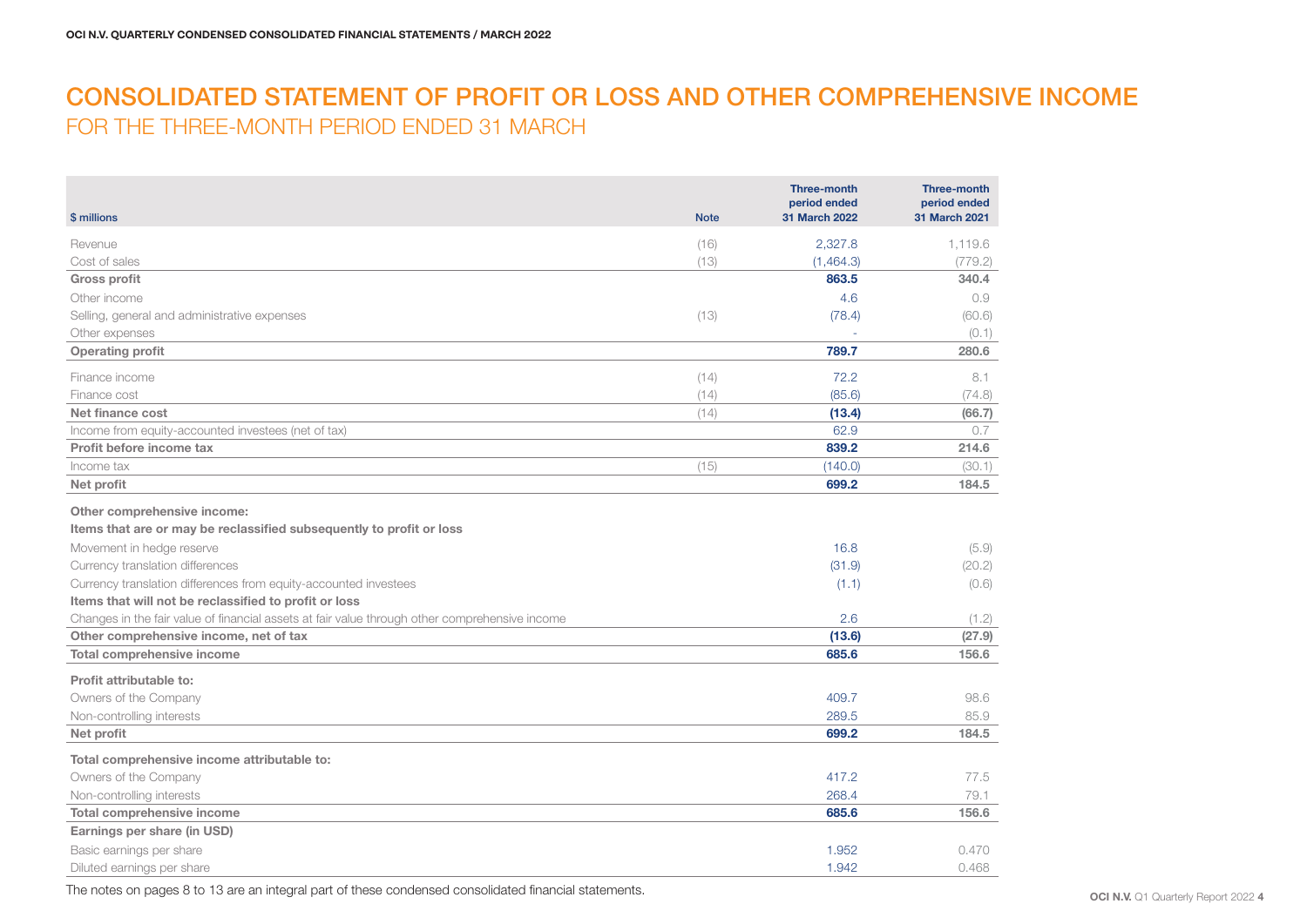### CONSOLIDATED STATEMENT OF CHANGES IN EQUITY

|                                                               |             |                          |               |                 | Retained   | <b>Equity attributable</b><br>to owners of the | Non-controlling          | <b>Total</b> |
|---------------------------------------------------------------|-------------|--------------------------|---------------|-----------------|------------|------------------------------------------------|--------------------------|--------------|
| \$ millions                                                   | <b>Note</b> | Share capital            | Share premium | <b>Reserves</b> | earnings   | Company                                        | interests                | equity       |
| Balance at 1 January 2021                                     |             | 5.6                      | 6,316.3       | (338.4)         | (4,851.8)  | 1,131.7                                        | 1,540.1                  | 2,671.8      |
| Net profit                                                    |             | $\sim$                   | $\sim$        |                 | 98.6       | 98.6                                           | 85.9                     | 184.5        |
| Other comprehensive income                                    |             | $\sim$                   | $\sim$        | (21.1)          | $\sim$     | (21.1)                                         | (6.8)                    | (27.9)       |
| Total comprehensive income                                    |             | $\overline{\phantom{0}}$ | $\sim$        | (21.1)          | 98.6       | 77.5                                           | 79.1                     | 156.6        |
| Impact difference in profit sharing non-controlling interests |             | $\sim$                   |               |                 |            | $\overline{\phantom{a}}$                       | 13.0                     | 13.0         |
| Dividend to non-controlling interest                          |             | $\sim$                   | $\sim$        | $\sim$          | -          |                                                | (23.1)                   | (23.1)       |
| Share-based payments                                          |             | $\sim$                   | $\sim$        | -               | 2.0        | 2.0                                            | $\overline{\phantom{a}}$ | 2.0          |
| Balance at 31 March 2021                                      |             | 5.6                      | 6,316.3       | (359.5)         | (4, 751.2) | 1,211.2                                        | 1,609.1                  | 2,820.3      |

| Balance at 1 January 2022                                     |      | 5.6    | 6,316.3   | (384.0)                  | (3,938.9)                | 1,999.0 | 1,509.2 | 3,508.2       |
|---------------------------------------------------------------|------|--------|-----------|--------------------------|--------------------------|---------|---------|---------------|
| Net profit                                                    |      |        |           | $\overline{\phantom{a}}$ | 409.7                    | 409.7   | 289.5   | 699.2         |
| Other comprehensive income                                    |      | $\sim$ | . .       | 7.5                      | ٠                        | 7.5     | (21.1)  | (13.6)        |
| Total comprehensive income                                    |      | $\sim$ | <b>м.</b> | 7.5                      | 409.7                    | 417.2   | 268.4   | 685.6         |
| Impact difference in profit sharing non-controlling interests |      | . .    |           |                          |                          |         | 60.3    | 60.3          |
| Dividend to non-controlling interests                         |      | . .    | . .       | . .                      | $\sim$                   | ۰       | (104.9) | (104.9)       |
| Treasury shares sold / delivered                              |      | $\sim$ |           | 4.4                      | (4.4)                    |         | $\sim$  |               |
| Treasury shares acquired                                      |      | $\sim$ |           | (0.2)                    | $\overline{\phantom{a}}$ | (0.2)   | $\sim$  | (0.2)         |
| Sale of shares in OCI Methanol Group <sup>1</sup>             | (10) | $\sim$ |           | $\overline{\phantom{a}}$ | 221.4                    | 221.4   | 7.8     | 229.2         |
| Share-based payments                                          |      | $\sim$ |           | $\overline{\phantom{a}}$ | 2.2                      | 2.2     | $\sim$  | $2.2^{\circ}$ |
| Balance at 31 March 2022                                      |      | 5.6    | 6.316.3   | (372.3)                  | (3,310.0)                | 2,639.6 | 1,740.8 | 4,380.4       |

<sup>1</sup>The sale of shares in OCI Methanol Group includes a dividend liability of USD 144.5 million; an amount of USD 17.1 million attributable to shareholder's equity and an amount of USD 127.4 million to non-controlling interests. Reference is made to note 10 and 12.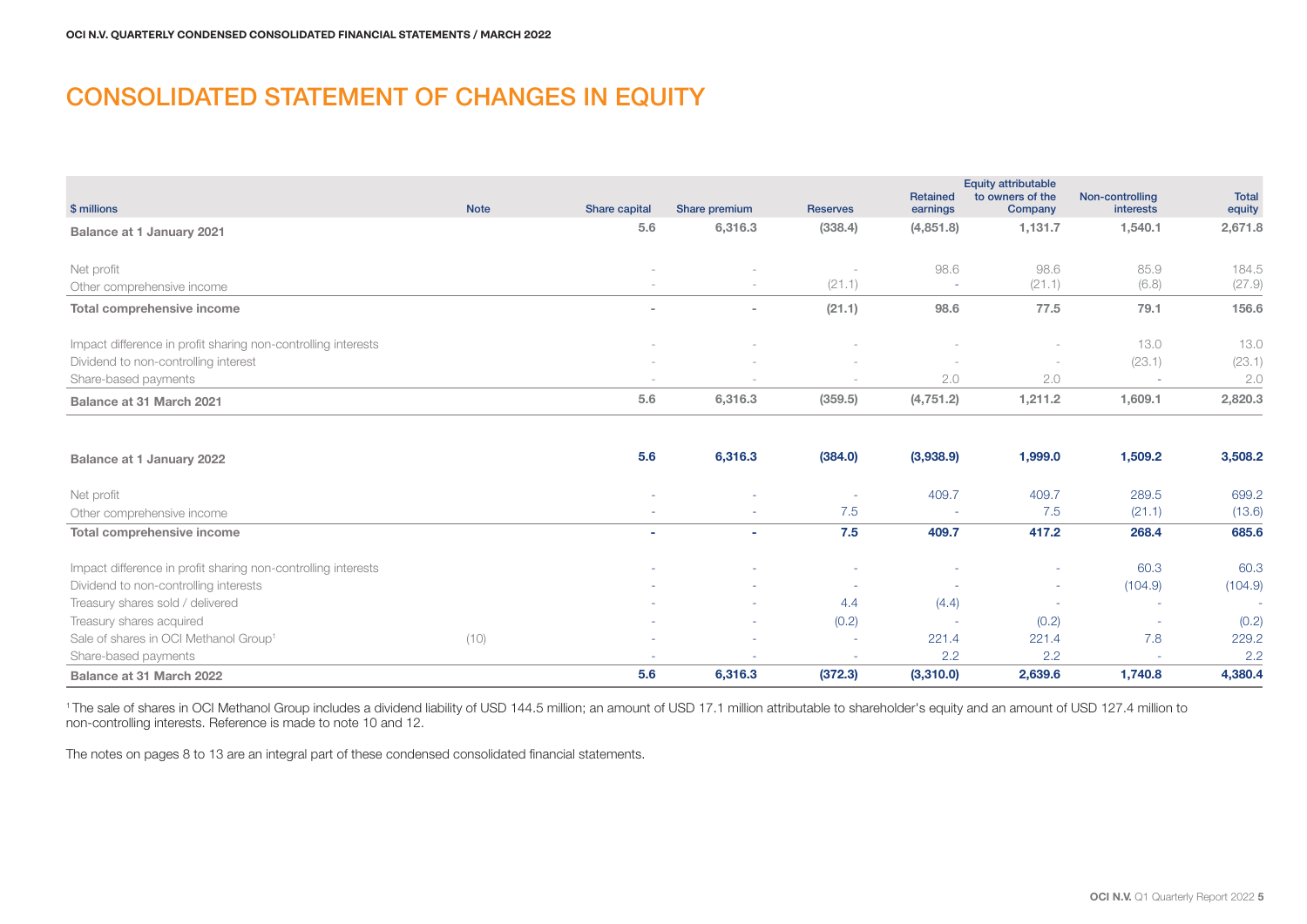### CONSOLIDATED STATEMENT OF CASH FLOWS FOR THE THREE-MONTH PERIOD ENDED 31 MARCH

| \$ millions                                                   | <b>Note</b> | <b>Three-month</b><br>period ended<br>31 March 2022 | <b>Three-month</b><br>period ended<br>31 March 2021 |
|---------------------------------------------------------------|-------------|-----------------------------------------------------|-----------------------------------------------------|
| Net profit                                                    |             | 699.2                                               | 184.5                                               |
| <b>Adjustments for:</b>                                       |             |                                                     |                                                     |
| Depreciation, amortization and impairment                     | (13)        | 146.0                                               | 150.2                                               |
| Interest income                                               | (14)        | (2.7)                                               | (0.8)                                               |
| Interest expense                                              | (14)        | 43.9                                                | 66.0                                                |
| Net foreign exchange (gain) / loss and others                 | (14)        | (27.8)                                              | 1.5                                                 |
| Share in income of equity-accounted investees                 |             | (62.9)                                              | (0.7)                                               |
| Equity-settled share-based payment transactions               |             | 2.2                                                 | 2.0                                                 |
| Impact difference in profit-sharing non-controlling interests |             | 60.3                                                | 13.0                                                |
| Income tax expense                                            |             | 140.0                                               | 30.1                                                |
| Changes in:                                                   |             |                                                     |                                                     |
| Inventories                                                   |             | (178.5)                                             | 2.7                                                 |
| Trade and other receivables                                   |             | (190.0)                                             | (150.0)                                             |
| Trade and other payables                                      | (12)        | 168.3                                               | 126.6                                               |
| Provisions                                                    | (17)        | 1.9                                                 | 0.7                                                 |
| Cash flows:                                                   |             |                                                     |                                                     |
| Interest paid                                                 |             | (17.3)                                              | (19.0)                                              |
| Lease interest paid                                           |             | (2.1)                                               | (2.2)                                               |
| Interest received                                             |             | 2.6                                                 | 0.3                                                 |
| Income taxes paid                                             |             | (57.4)                                              | (32.5)                                              |
| Cash flow from operating activities                           |             | 725.7                                               | 372.4                                               |
|                                                               |             |                                                     |                                                     |
| Investments in property, plant and equipment                  |             | (51.4)                                              | (56.9)                                              |
| Dividends from equity-accounted investees                     |             |                                                     |                                                     |
| Cash flow used in investing activities                        |             | (51.4)                                              | (56.9)                                              |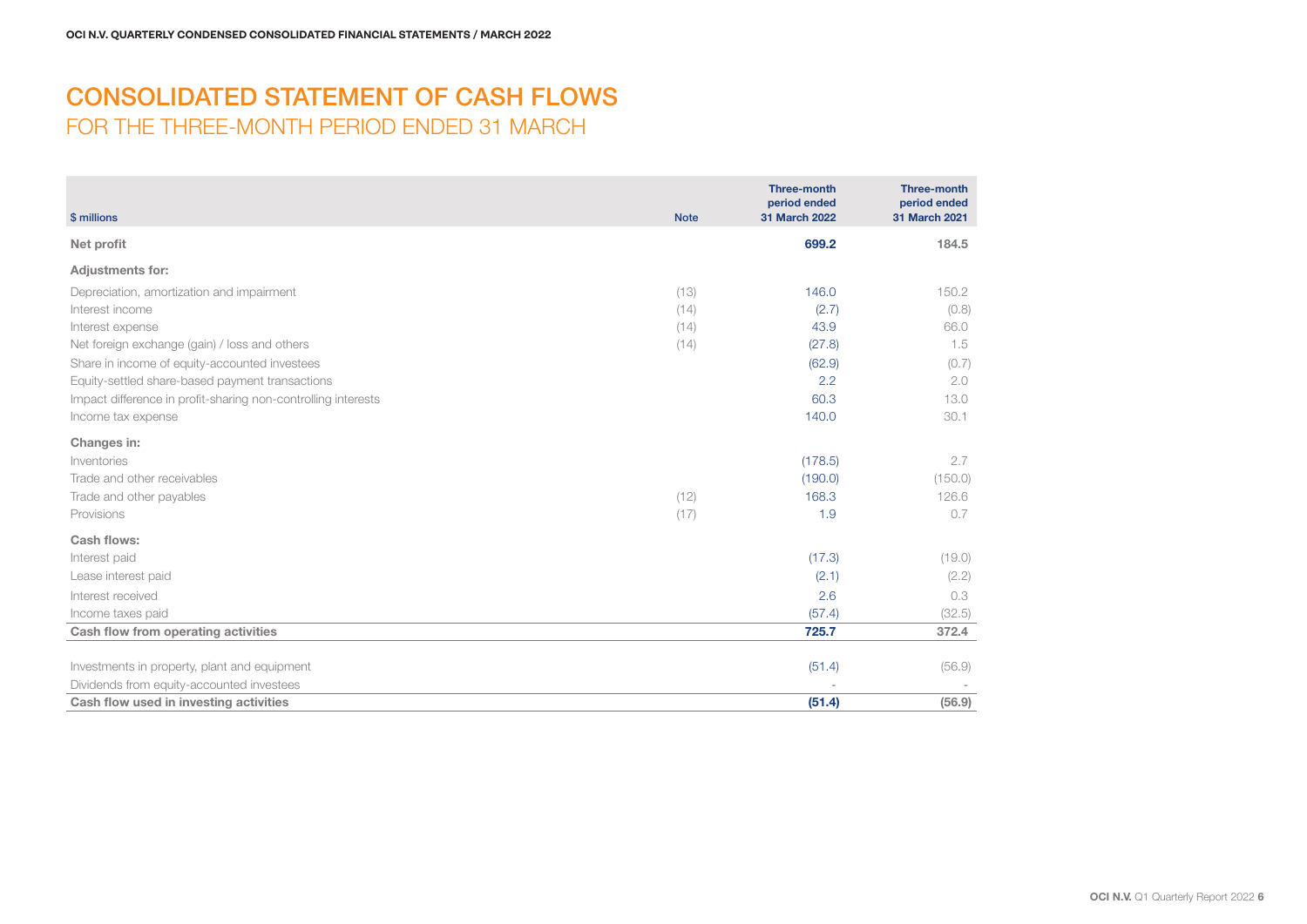### CONSOLIDATED STATEMENT OF CASH FLOWS CONTINUED FOR THE THREE-MONTH PERIOD ENDED 31 MARCH

|                                                              |             | <b>Three-month</b><br>period ended | <b>Three-month</b><br>period ended |
|--------------------------------------------------------------|-------------|------------------------------------|------------------------------------|
| \$ millions                                                  | <b>Note</b> | 31 March 2022                      | 31 March 2021                      |
| Proceeds from borrowings                                     | (11)        | 0.2                                | 367.4                              |
| Repayment of borrowings                                      | (11)        | (552.3)                            | (540.4)                            |
| Payment of lease obligations                                 |             | (7.6)                              | (7.1)                              |
| Purchase of treasury shares                                  |             | (0.2)                              |                                    |
| Newly incurred transaction costs / call premium              |             | (0.4)                              | (5.9)                              |
| Dividends paid to non-controlling interests                  |             | (66.7)                             |                                    |
| Proceeds from sale of shares in OCI Methanol Group           | (10)        | 375.0                              |                                    |
| Fees related to the sale of shares in OCI Methanol Group     | (10)        | (1.3)                              |                                    |
| Settlement FX derivatives                                    |             | 2.6                                | (41.3)                             |
| Cash flows used in financing activities                      |             | (250.7)                            | (227.3)                            |
| Net cash flow                                                |             | 423.6                              | 88.2                               |
| Net increase in cash and cash equivalents                    |             | 423.6                              | 88.2                               |
| Cash and cash equivalents at start of period                 |             | 1,197.3                            | 686.3                              |
| Effect of exchange rate fluctuations on cash held            |             | (30.0)                             | (4.4)                              |
| Cash and cash equivalents at 31 March                        |             | 1,590.9                            | 770.1                              |
| Cash and cash equivalents in statement of financial position |             | 1,759.0                            | 770.1                              |
| Bank overdraft repayable on demand                           |             | (168.1)                            |                                    |
| Cash and cash equivalents in statement of cash flows         |             | 1,590.9                            | 770.1                              |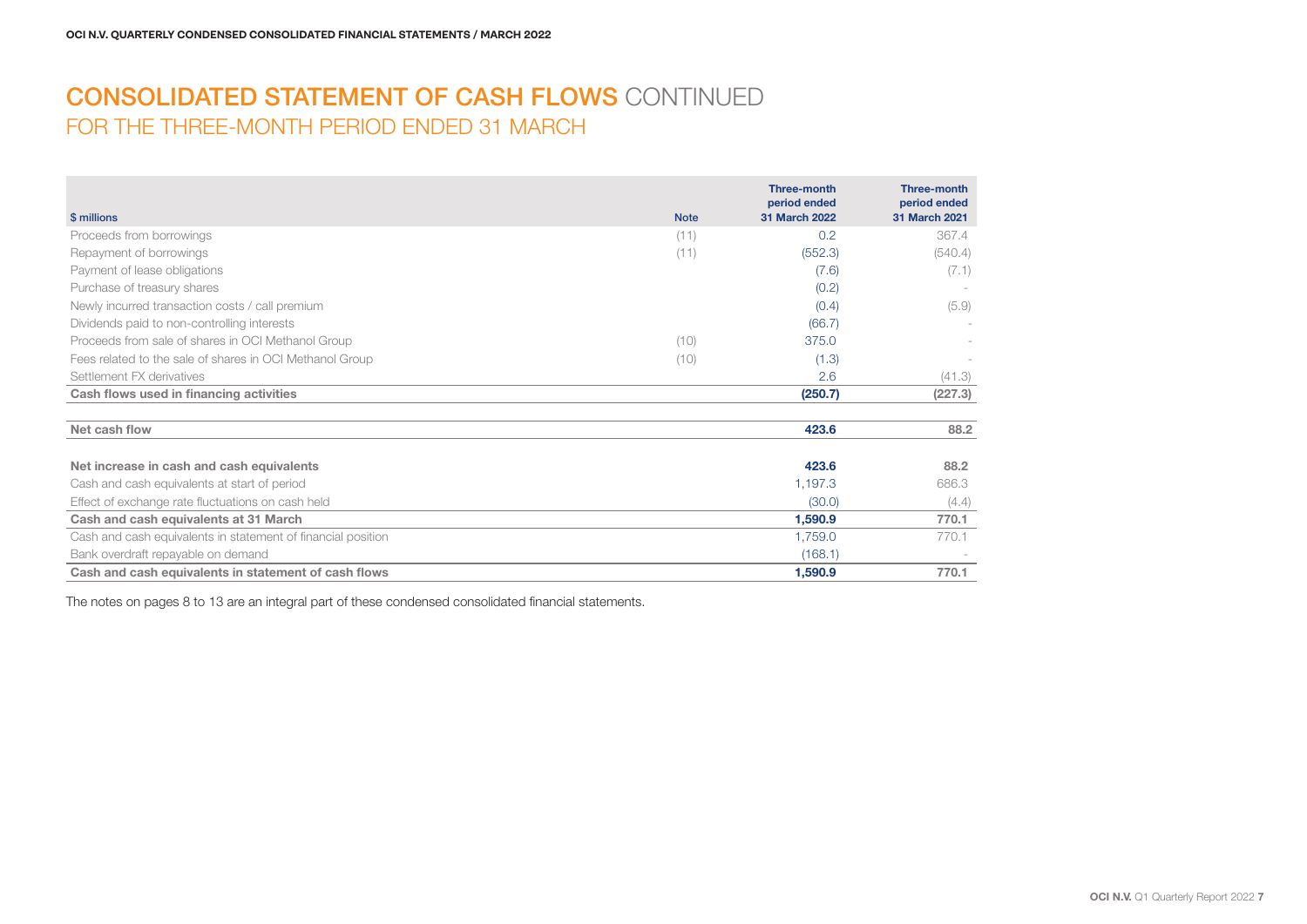#### 1. General

OCI N.V. ('OCI' or 'Company') was established on 2 January 2013 as a public limited liability company incorporated under Dutch law, with its head office located at Honthorststraat 19, Amsterdam, the Netherlands. OCI is registered in the Dutch commercial register under no. 56821166 dated 2 January 2013. The quarterly condensed consolidated financial statements comprise the financial statements of the Company, its subsidiaries (together referred to as the 'Group') and the Group's interests in associates and joint ventures.

The Group is primarily involved in the production of natural gas-based products.

#### 2. Basis of preparation

The quarterly condensed consolidated financial statements for the period ended 31 March 2022 have been prepared according to the same accounting policies as our most recent annual financial statements and do not include all the information and disclosures required in the annual financial statements. Selected explanatory notes are included to explain events and transactions that are significant to an understanding of the changes in the Group's financial position and performance since the last annual consolidated financial statements as at and for the year ended 31 December 2021. The quarterly condensed consolidated financial statements should be read in conjunction with the consolidated financial statements for the year ended 31 December 2021 which have been prepared in accordance with IFRS, as adopted by the European Union.

These quarterly condensed consolidated financial statements have not been audited or reviewed by our external auditor.

#### 3. Summary of significant accounting policies

The accounting policies applied over the three-month period ended 31 March 2022 are consistent with those applied in the consolidated financial statements for the year ended 31 December 2021. The Group has not early adopted any other standard, interpretation or amendment that has been issued but is not yet effective.

IFRS standards and interpretations thereof not yet in force which may apply to the future Group's consolidated financial statements are being assessed for their potential impact. Currently there are no standards and interpretations not yet effective that would have a significant impact on the Group.

#### 4. Seasonality of operations

Our product portfolio is diversified primarily by industry and geography. The nitrogen fertilizer industry is inherently dependent on fundamental supply and demand drivers, including global population growth, crop yields, feedstock costs, and seasonality of crop planting and harvesting seasons. These and other long-term and short-term drivers result in cyclical nitrogen fertilizer pricing trends. Supply and demand dynamics in the industrial chemicals industries in which we operate, including industrial ammonia, methanol, and melamine, are more evenly distributed throughout the year, thereby contributing to stability in sales volumes. The global sales and diversified product mix - both as fertilizers and chemical products - mitigate the impact of any one product or region's seasonal fluctuations.

#### 5. Critical accounting judgment, estimates and assumptions

The preparation of the financial statements in compliance with IFRS requires management to make judgements, estimates and assumptions that affect amounts reported in the condensed consolidated financial statements. The estimates and assumptions are based on experience and various other factors that are believed to be reasonable under the circumstances and are used to judge the carrying amounts of assets and liabilities that are not readily apparent from other sources. The estimates and underlying assumptions are reviewed on an ongoing basis. Revisions to accounting estimates are recognized in the period in which the estimate is revised or in the revision period and future periods, if the changed estimates affect both current and future periods.

Compared to the consolidated financial statements for the year ended 31 December 2021 there were no significant changes to the critical accounting judgements, estimates and assumptions that could result in significantly different amounts than those recognized in the financial statements.

With respect to financial instruments, there has not been any reclassification between categories of financial instruments compared to the consolidated financial statements for the year ended 31 December 2021. The objectives and policies of financial risk and capital management are consistent with those disclosed in the consolidated financial statements for the year ended 31 December 2021.

#### 6. Significant rates

The following significant exchange rates applied during the period:

|                | Average during the<br>three-month period<br>ended 31 March 2022 | Average during the<br>three-month period<br>ended 31 March 2021 | <b>Closing as at</b> | <b>Closing as at</b><br>31 March 2022 31 December 2021 |
|----------------|-----------------------------------------------------------------|-----------------------------------------------------------------|----------------------|--------------------------------------------------------|
| Euro           | 1.1220                                                          | 1.2050                                                          | 1.1082               | 1.1370                                                 |
| Egyptian pound | 0.0623                                                          | 0.0637                                                          | 0.0547               | 0.0636                                                 |
| Algerian dinar | 0.0071                                                          | 0.0075                                                          | 0.0070               | 0.0072                                                 |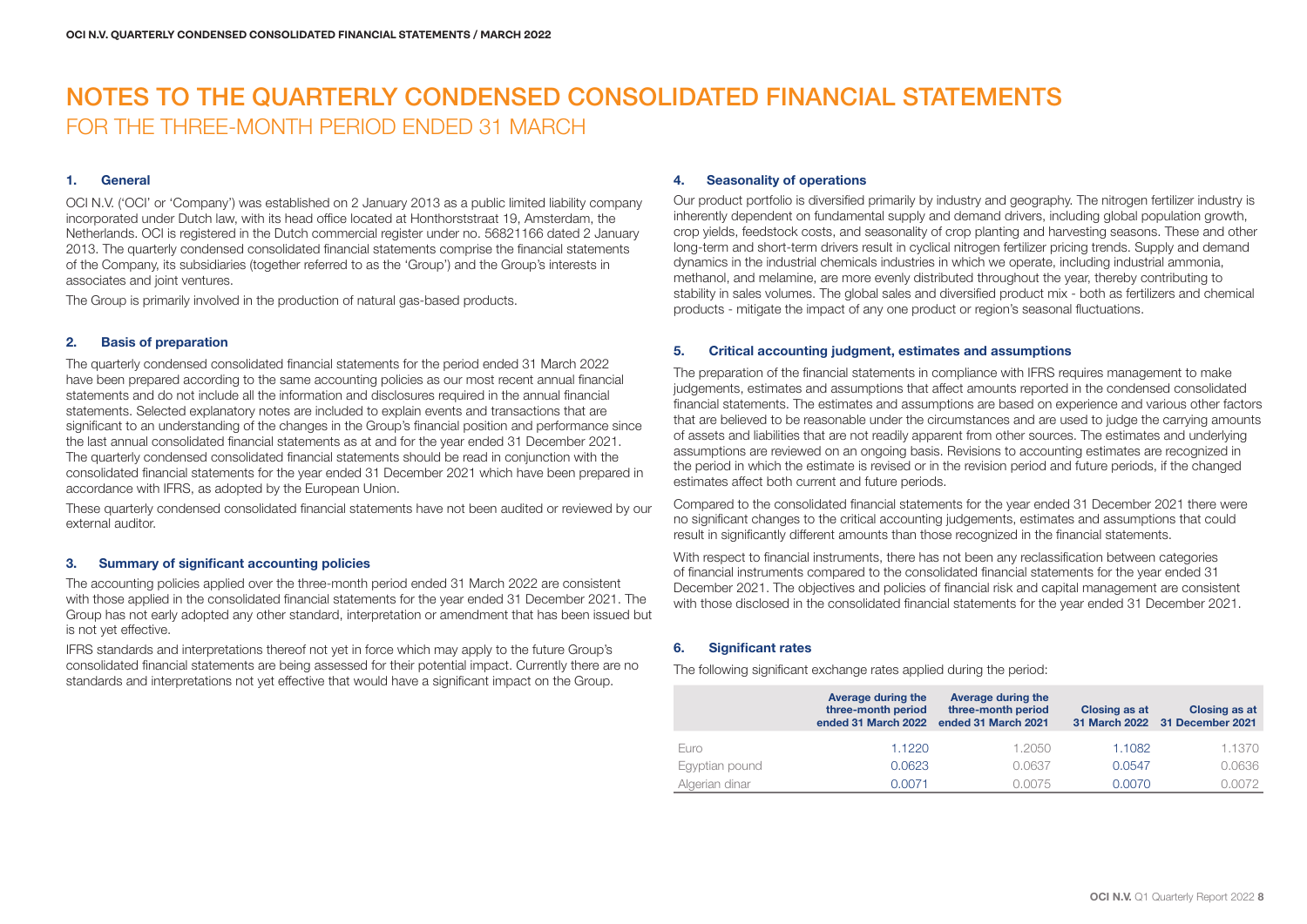#### 7. Financial risk and capital management

#### 7.1 Financial risk management

#### Categories of financial instruments:

| Loans and<br>receivables /<br>payables at<br>amortized cost | <b>Derivatives</b><br>at fair value | Financial assets at fair<br>value through other<br>comprehensive income |
|-------------------------------------------------------------|-------------------------------------|-------------------------------------------------------------------------|
|                                                             |                                     |                                                                         |
| 1,011.3                                                     | 81.5                                |                                                                         |
|                                                             |                                     |                                                                         |
|                                                             |                                     | 21.7                                                                    |
| 1,759.0                                                     |                                     |                                                                         |
| 2,770.3                                                     | 81.5                                | 21.7                                                                    |
|                                                             |                                     |                                                                         |
| 3,019.5                                                     |                                     |                                                                         |
| 1,615.3                                                     | 110.5                               |                                                                         |
| 4,634.8                                                     | 110.5                               |                                                                         |
|                                                             |                                     |                                                                         |

| <b>Assets</b><br>Trade and other receivables<br>831.8<br>53.4<br>Financial assets at fair value through<br>other comprehensive income<br>1,580.3<br>Cash and cash equivalents<br>2,412.1<br>Total<br>53.4<br>Liabilities<br>3,800.8<br>Loans and borrowings<br>1,252.2<br>Trade and other payables<br>129.0<br>Total<br>5.053.0<br>129.0 | 31 December 2021<br>\$ millions | Loans and<br>receivables<br>/ payables<br>at amortized<br>cost | <b>Derivatives</b><br>at fair value | Financial assets at fair<br>value through other<br>comprehensive income |
|------------------------------------------------------------------------------------------------------------------------------------------------------------------------------------------------------------------------------------------------------------------------------------------------------------------------------------------|---------------------------------|----------------------------------------------------------------|-------------------------------------|-------------------------------------------------------------------------|
|                                                                                                                                                                                                                                                                                                                                          |                                 |                                                                |                                     |                                                                         |
|                                                                                                                                                                                                                                                                                                                                          |                                 |                                                                |                                     |                                                                         |
|                                                                                                                                                                                                                                                                                                                                          |                                 |                                                                |                                     | 19.2                                                                    |
|                                                                                                                                                                                                                                                                                                                                          |                                 |                                                                |                                     |                                                                         |
|                                                                                                                                                                                                                                                                                                                                          |                                 |                                                                |                                     | 19.2                                                                    |
|                                                                                                                                                                                                                                                                                                                                          |                                 |                                                                |                                     |                                                                         |
|                                                                                                                                                                                                                                                                                                                                          |                                 |                                                                |                                     |                                                                         |
|                                                                                                                                                                                                                                                                                                                                          |                                 |                                                                |                                     |                                                                         |
|                                                                                                                                                                                                                                                                                                                                          |                                 |                                                                |                                     |                                                                         |

The Group has several financial instruments carried at fair value. For derivative financial instruments, the fair value is calculated within hierarchy category level 2. Financial assets at fair value through other comprehensive income recognized as level 1 is USD 2.6 million (2021: USD 2.8 million), the investment in the Infrastructure and Growth Capital Fund of USD 2.3 million (2021: USD 2.8 million) was recognized as level 2 as the valuation is partially derived from listed shares. The investment in Notore Chemical Industries of USD 16.8 million (2021: USD 13.6 million) is recognized as level 3.

Notore was listed on the Nigerian Stock Exchange in 2018, however due to the lack in trading volumes the investment is still valued within the hierarchy category level 3 based on published financial statements.

In 2022 and 2021, there were no transfers between the fair value hierarchy categories. The carrying amounts of financial assets and liabilities carried at amortized cost (loans and borrowings, trade and other receivables and trade and other payables) approximates their fair values.

For a general description of the risks related to financial instruments, reference is made to the 2021 consolidated financial statements.

#### 7.2 Capital management

The Board's policy is to maintain a strong capital base so as to maintain investor, creditor and market confidence and to sustain future development of the business. Capital consists of ordinary shares, retained earnings and non-controlling interests of the Group. The Board of Directors monitors the return on capital as well as the level of dividends to ordinary shareholders. The Group is required by external financial institutions to maintain certain capital requirements compared to its debt.

The Group's net debt to equity ratio at the reporting date was as follows:

| \$ millions                            | 31 March<br>2022 | 31 December<br>2021 |
|----------------------------------------|------------------|---------------------|
| Loans and borrowings                   | 3.019.5          | 3,800.8             |
| <b>Less:</b> cash and cash equivalents | 1.759.0          | 1,580.3             |
| Net debt                               | 1.260.5          | 2,220.5             |
| Total equity                           | 4.380.4          | 3,508.2             |
| Net debt to equity ratio               | 0.29             | 0.63                |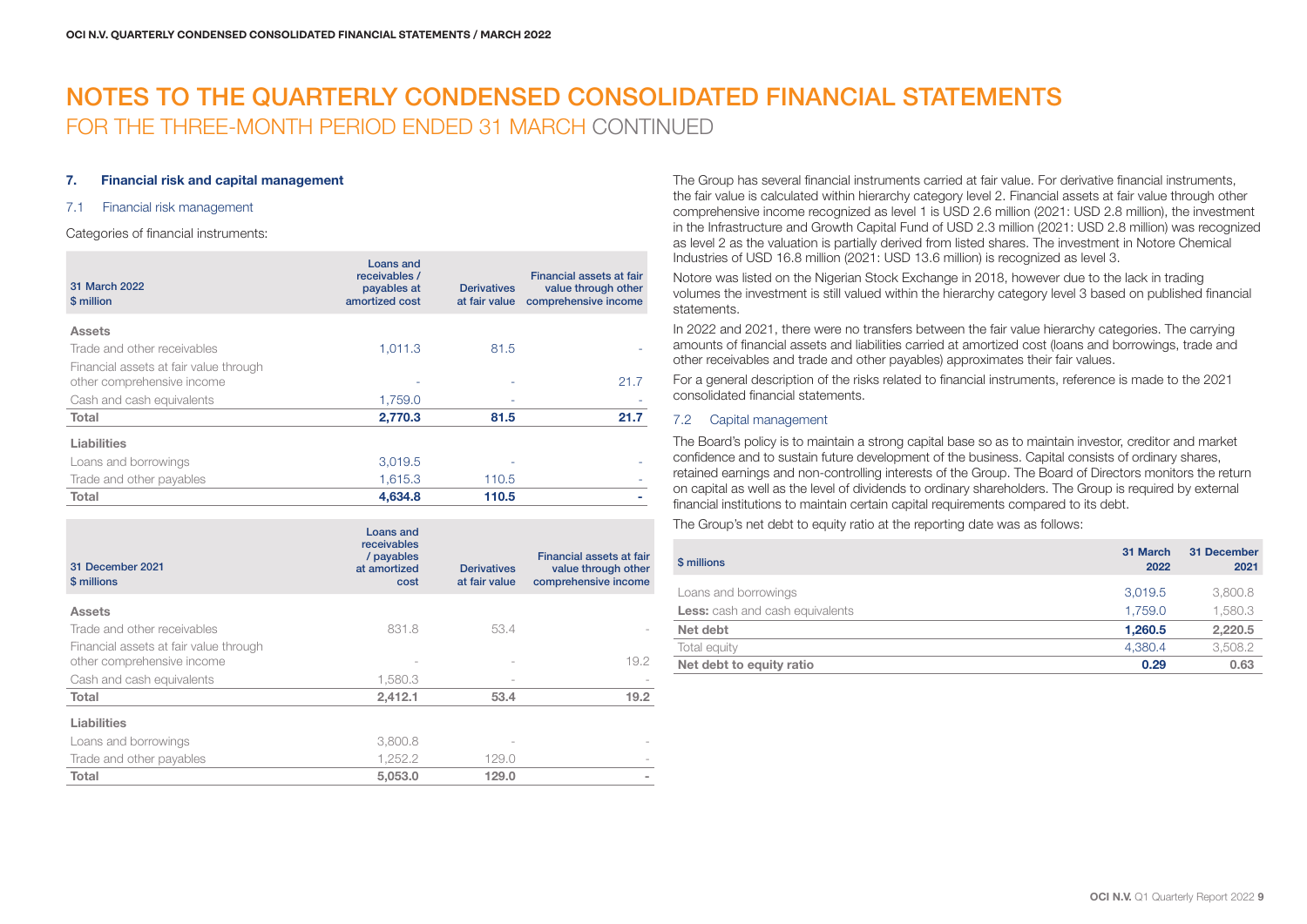#### 8. Property, plant and equipment

| \$ millions                          | <b>Land and</b><br>buildings | <b>Plant and</b><br>equipment | <b>Fixtures</b><br>and<br>fittings | <b>Under</b><br>construction | <b>Total</b> |
|--------------------------------------|------------------------------|-------------------------------|------------------------------------|------------------------------|--------------|
| Cost                                 | 751.9                        | 9,328.1                       | 60.4                               | 146.2                        | 10,286.6     |
| Accumulated depreciation             | (185.7)                      | (3,813.7)                     | (42.9)                             | $\sim$                       | (4,042.3)    |
| At 1 January 2021                    | 566.2                        | 5,514.4                       | 17.5                               | 146.2                        | 6,244.3      |
| Movements in the carrying amount:    |                              |                               |                                    |                              |              |
| <b>Additions</b>                     | 2.0                          | 25.1                          | 4.8                                | 203.3                        | 235.2        |
| <b>Disposals</b>                     | $\overline{\phantom{a}}$     | (2.4)                         | $\overline{\phantom{a}}$           |                              | (2.4)        |
| Depreciation                         | (24.8)                       | (531.8)                       | (3.5)                              | $\sim$                       | (560.1)      |
| Impairment                           | (1.3)                        | (244.7)                       | (0.3)                              | (30.0)                       | (276.3)      |
| Transfers                            | 0.6                          | 163.0                         | 1.2                                | (164.8)                      |              |
| Reclassification to inventory        |                              | (19.0)                        | $\overline{\phantom{a}}$           |                              | (19.0)       |
| Asset retirement obligation          |                              | $\overline{\phantom{a}}$      | 8.7                                |                              | 8.7          |
| Effect of movement in exchange rates | (3.2)                        | (76.1)                        | (0.7)                              | (6.9)                        | (86.9)       |
| At 31 December 2021                  | 539.5                        | 4,828.5                       | 27.7                               | 147.8                        | 5,543.5      |
| Cost                                 | 748.6                        | 9,208.8                       | 73.8                               | 147.8                        | 10,179.0     |
| Accumulated depreciation             | (209.1)                      | (4,380.3)                     | (46.1)                             |                              | (4,635.5)    |
| At 1 January 2022                    | 539.5                        | 4,828.5                       | 27.7                               | 147.8                        | 5,543.5      |
| Movements in the carrying amount:    |                              |                               |                                    |                              |              |
| <b>Additions</b>                     | 0.8                          | 12.8                          | 0.5                                | 24.3                         | 38.4         |
| <b>Disposals</b>                     | $\overline{\phantom{a}}$     | (0.4)                         | ÷,                                 |                              | (0.4)        |
| Depreciation                         | (7.4)                        | (120.2)                       | (1.0)                              |                              | (128.6)      |
| Impairment                           |                              | (6.5)                         | ä,                                 |                              | (6.5)        |
| <b>Transfers</b>                     | 0.1                          | 7.3                           | 0.2                                | (7.6)                        |              |
| Asset retirement obligation          | ÷.                           | ÷.                            | 0.6                                |                              | 0.6          |
| Effect of movement in exchange rates | (1.5)                        | (23.5)                        | (0.5)                              | (2.9)                        | (28.4)       |
| <b>At 31 March 2022</b>              | 531.5                        | 4,698.0                       | 27.5                               | 161.6                        | 5,418.6      |
|                                      |                              |                               |                                    |                              |              |
| Cost                                 | 742.3                        | 9,178.9                       | 74.2                               | 161.6                        | 10,157.0     |
| Accumulated depreciation             | (210.8)                      | (4,480.9)                     | (46.7)                             |                              | (4,738.4)    |
| <b>At 31 March 2022</b>              | 531.5                        | 4,698.0                       | 27.5                               | 161.6                        | 5,418.6      |

#### 9. Goodwill and other intangible assets

No impairment test was performed for goodwill, as no impairment triggers were identified. The annual goodwill impairment test will be performed in the fourth quarter.

#### 10. Non-controlling interests

#### OCI Methanol Group

On 18 February 2022, a 15% stake of the OCI Methanol Group was sold for a total consideration of USD 375.0 million. As a result of this transaction OCI's share in the OCI Methanol Group decreased from 100% to 85%. The following table summarises the effect of the transaction on the Company's equity attributable to owners of the Company:

| \$ millions                                            | 31 March<br>2022 |
|--------------------------------------------------------|------------------|
| Proceeds from sale of shares                           | 375.0            |
| Fees related to the sale of shares                     | (1.3)            |
| Fair value of earn-out consideration                   | (17.1)           |
| Net proceeds from the sale of shares                   | 356.6            |
| Non-controlling interests                              | 135.2            |
| Effect on equity attributable to owners of the Company | 221.4            |

#### 11. Loans and borrowings

| \$ millions                                         | 31 March<br>2022 | 31 December<br>2021 |
|-----------------------------------------------------|------------------|---------------------|
| At 1 January                                        | 3,800.8          | 4,416.6             |
| Proceeds from loans                                 | 0.2              | 2.248.3             |
| Repayment / proceeds from bank overdraft facility   | (208.7)          | 398.4               |
| Repayment and redemption of loans and borrowings    | (552.3)          | (3, 186.1)          |
| Newly incurred transaction costs                    |                  | (10.0)              |
| Amortization of transaction costs / (bond) premiums | 5.2              | 39.3                |
| Effect of movement in exchange rates                | (25.7)           | (105.7)             |
| <b>Balance</b> at                                   | 3,019.5          | 3,800.8             |
| Non-current                                         | 2,724.1          | 3.290.2             |
| Current                                             | 295.4            | 510.6               |
| Total                                               | 3,019.5          | 3,800.8             |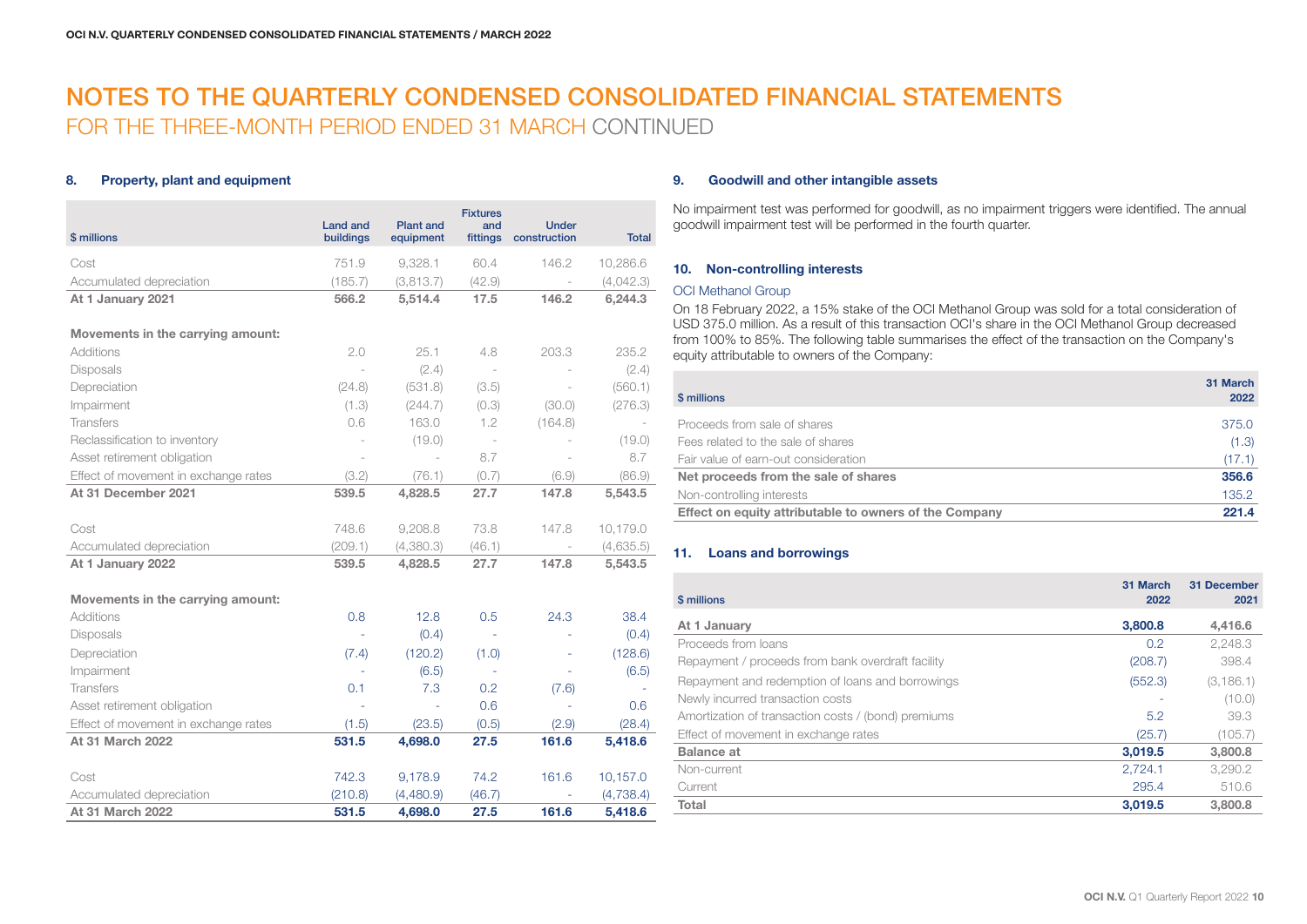#### 11. Loans and borrowings (continued)

The effect of movement in exchange rate mainly relates to EUR and DZD denominated loans, which are different from the Group's presentation currency. There are no new or amended financing arrangements during the period ended 31 March 2022.

#### **Covenants**

Certain loan agreements include financial covenants. As per 31 March 2022 all financial covenants were met. In the event the respective borrowing companies would not comply with the covenant requirements, its loans would become immediately due.

#### 12. Trade and other payables

| \$ millions                                        | 31 March<br>2022 | <b>31 December</b><br>2021 |
|----------------------------------------------------|------------------|----------------------------|
| Trade payables                                     | 442.3            | 425.3                      |
| Trade payables due to related parties              | 75.8             | 87.9                       |
| Amounts payable under the securitization agreement | 186.6            | 149.7                      |
| Accrued dividend to non-controlling interests      | 186.3            | 4.1                        |
| Other payables                                     | 77.3             | 66.9                       |
| EUA liabilities                                    | 108.1            | 116.2                      |
| Employee benefit liabilities                       | 14.3             | 14.5                       |
| Accrued expenses                                   | 278.8            | 264.9                      |
| Accrued interest                                   | 28.6             | 10.9                       |
| Customer advance payment / deferred revenue        | 320.1            | 222.7                      |
| Other tax payable                                  | 5.2              | 5.3                        |
| Commodity derivative financial instruments         | 2.4              | 12.8                       |
| Total                                              | 1,725.8          | 1,381.2                    |
| Non-current                                        | 129.9            | 23.7                       |
| Current                                            | 1,595.9          | 1,357.5                    |
| Total                                              | 1,725.8          | 1,381.2                    |

#### Accrued dividend to non-controlling interests

The increase in accrued dividend to non-controlling interests is primarily driven by the minimum dividend liability of USD 144.5 million recorded as a result of the 15% sale of OCI Methanol Group. The Company has agreed with the buyers a yearly guaranteed dividend for the period 2022-2025.

#### 13. Development of cost of sales and selling, general and administrative expenses

| \$ millions                                      | 31 March<br>2022 | 31 March<br>2021 |
|--------------------------------------------------|------------------|------------------|
| Raw materials and consumables and finished goods | 1,212.4          | 533.0            |
| Maintenance and repair                           | 44.2             | 35.7             |
| Employee benefit expenses                        | 106.2            | 98.6             |
| Depreciation, amortization and impairment        | 146.0            | 150.2            |
| Consultancy expenses                             | 10.4             | 7.4              |
| Other                                            | 23.5             | 14.9             |
| Total                                            | 1.542.7          | 839.8            |
| Cost of sales                                    | 1.464.3          | 779.2            |
| Selling, general and administrative expenses     | 78.4             | 60.6             |
| Total                                            | 1,542.7          | 839.8            |

Depreciation, amortization and impairment includes an impairment loss of USD 6.5 million related to BioMCN.

#### 14. Net finance cost

| \$ millions                                                                  | 31 March<br>2022 | 31 March<br>2021 |
|------------------------------------------------------------------------------|------------------|------------------|
| Interest income on loans and receivables                                     | 0.5              | 0.8              |
| Derivatives gain                                                             | 2.2              |                  |
| Foreign exchange gain                                                        | 69.5             | 7.3              |
| <b>Finance income</b>                                                        | 72.2             | 8.1              |
| Interest expense and other financing costs on financial liabilities measured |                  |                  |
| at amortized cost                                                            | (43.9)           | (66.0)           |
| Foreign exchange loss                                                        | (41.7)           | (8.8)            |
| <b>Finance cost</b>                                                          | (85.6)           | (74.8)           |
| Net finance cost recognized in profit or loss                                | (13.4)           | (66.7)           |

The increase in foreign exchange gains and losses are mainly driven by the depreciation of the Egyptian Pound and Euro against the US Dollar in the first quarter of 2022, compared to a more stable environment in the first quarter of 2021.

Further increases to foreign exchange gains, is driven by intercompany loans no longer being designated to form part of the net investment in foreign operations, as compared to same period in the prior year. The effect of the change in accounting treatment is that foreign exchange gains or losses on intercompany loans are recognised in profit or loss, instead of other comprehensive income.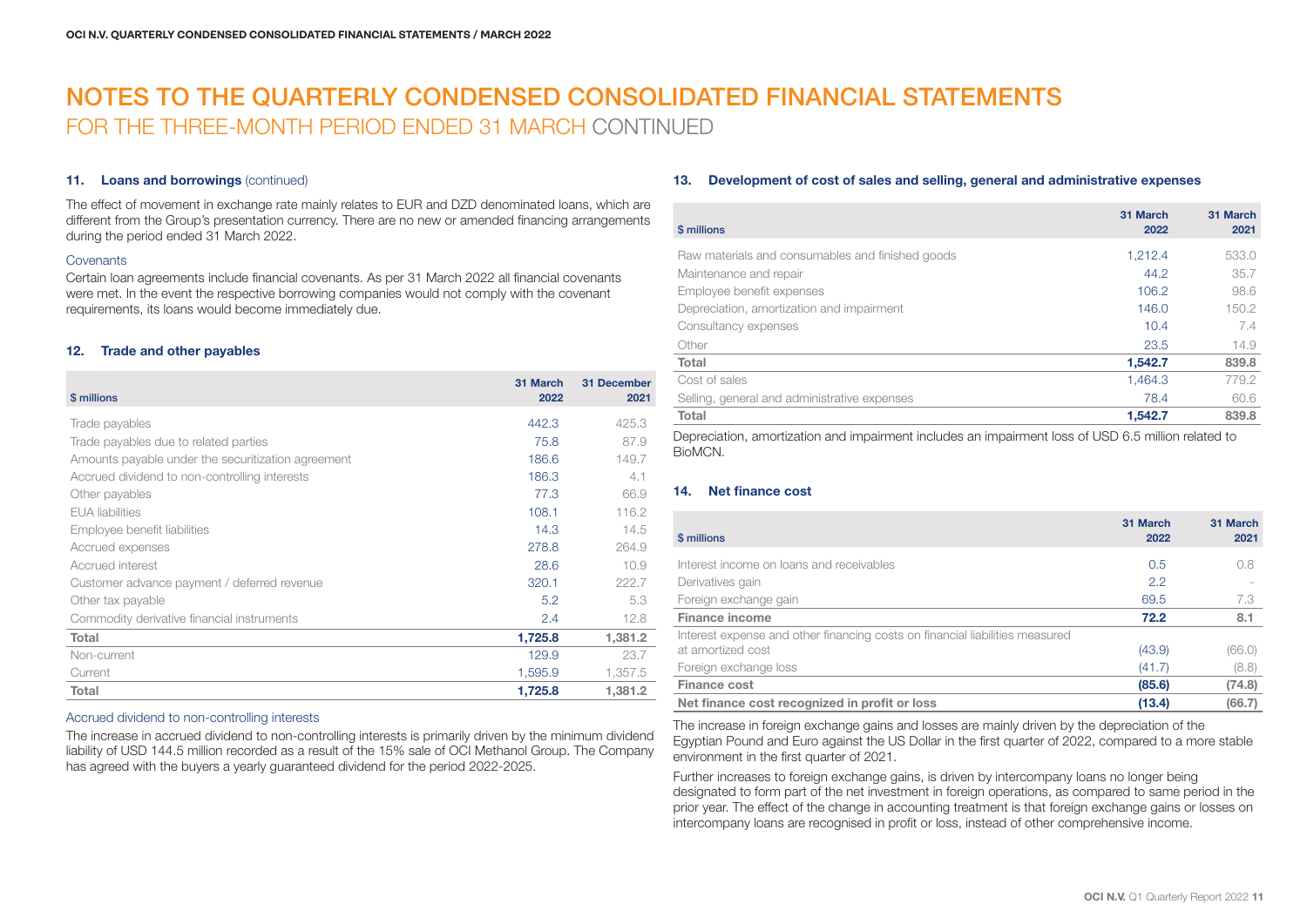#### 15. Income taxes

The Group's consolidated effective tax rate in respect of continuing operations for the three-month period ended 31 March 2022 was 16.7% (for the three-month period ended 31 March 2021: 17.6%). Compared to the statutory tax rate applicable in the Netherlands (25.8%) the following elements are the main driver for the lower effective tax rate:

• Higher profits generated by the export activities of Sorfert and increased profitability of EBIC for the three-month period ended 31 March 2022 resulted in a lower effective tax rate compared to the same period in 2021.

• As a result of the increased profitability of Natgasoline, net operating losses that were previously unrecognized could be utilized. This results in a decrease of the effective tax rate.

• The before mentioned was partially offset by non-deductible expenses which are mainly related to restrictions on interest-deductions and shareholder costs and by deferred tax effects of undistributed earnings of subsidiaries.

#### 16. Segment reporting

| 31 March 2022<br>\$ millions         | <b>US</b> | Methanol Methanol Nitrogen Nitrogen<br><b>Europe</b> | <b>US</b> | <b>Europe</b> | Fertiglobe |        | <b>Other Eliminations</b> | <b>Total</b>     |
|--------------------------------------|-----------|------------------------------------------------------|-----------|---------------|------------|--------|---------------------------|------------------|
|                                      |           |                                                      |           |               |            |        |                           |                  |
| <b>Total revenues</b>                | 257.5     | 135.1                                                | 453.7     | 553.3         | 1,184.8    | ÷      | (256.6)                   | 2,327.8          |
|                                      |           |                                                      |           |               |            |        |                           |                  |
| EBITDA <sup>2</sup>                  | 192.1     | 9.9                                                  | 152.6     | 76.0          | 619.6      | (27.0) | (87.5)                    | 935.7            |
| Adjusted EBITDA <sup>2</sup>         | 134.9     | 9.9                                                  | 152.6     | 76.3          | 624.6      | (27.0) | (1.2)                     | 970.1            |
|                                      |           |                                                      |           |               |            |        |                           |                  |
| Income from equity-                  |           |                                                      |           | 2.1           |            |        | 60.8                      | 62.9             |
| accounted investees<br>Depreciation, |           |                                                      |           |               |            |        |                           |                  |
| amortization and                     | (37.0)    | (9.0)                                                | (37.5)    | (18.2)        | (62.0)     | (1.3)  | 19.0                      | (146.0)          |
| impairment                           |           |                                                      |           |               |            |        |                           |                  |
|                                      |           |                                                      |           |               |            |        |                           |                  |
| Finance income                       | 2.1       | $\sim$                                               | 0.1       | 4.4           | 35.8       | 40.8   | (11.0)                    | 72.2             |
| Finance expense                      | (7.5)     | 0.2                                                  | (22.5)    | (6.0)         | (36.3)     | (31.6) | 18.1                      | (85.6)           |
|                                      |           |                                                      |           |               |            |        |                           |                  |
| Income tax                           | (22.1)    | (0.4)                                                | (17.7)    | (14.6)        | (90.0)     | 5.1    | (0.3)                     | (140.0)          |
| (expense) / income                   |           |                                                      |           |               |            |        |                           |                  |
| Net profit / (loss)                  | 127.6     | 0.7                                                  | 75.0      | 43.7          | 467.1      | (14.0) | (0.9)                     | 699.2            |
|                                      |           |                                                      |           |               |            |        |                           |                  |
| Equity-accounted                     |           |                                                      |           |               |            |        |                           |                  |
| investees                            |           |                                                      | ä,        | 42.9          |            | 0.2    | 520.2                     | 563.3            |
| Capital expenditures                 | 84.1      | 8.3                                                  | 1.3       | 6.7           | 9.1        | 1.9    | (73.0)                    | 38.4             |
| PP&E                                 |           |                                                      |           |               |            |        |                           |                  |
| <b>Total assets</b>                  | 1,617.6   | 115.9                                                | 2,634.1   | 854.1         | 5,428.1    | 165.1  |                           | (520.1) 10,294.8 |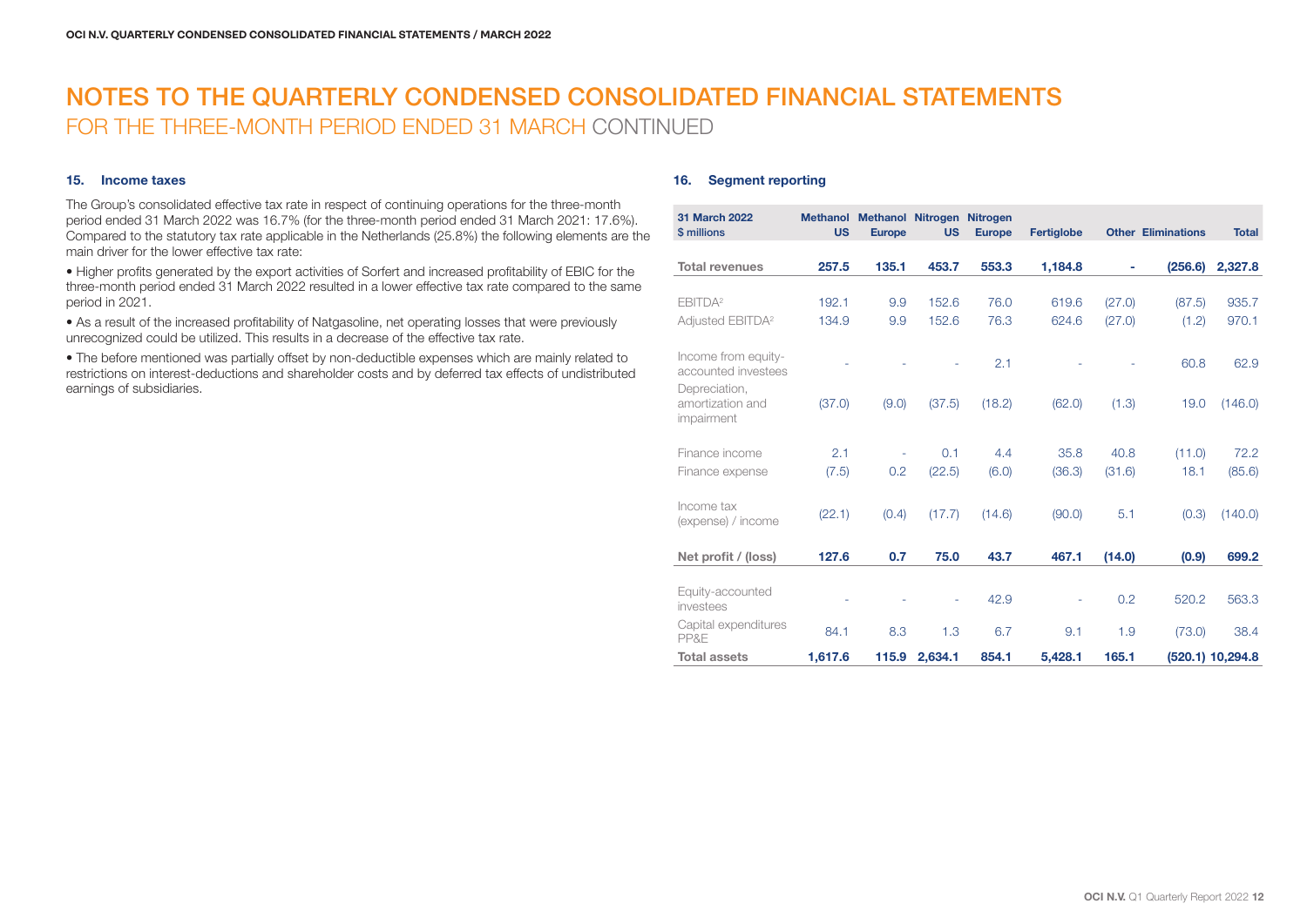#### 16. Seament reporting (continued)

| 31 March 2021<br>\$ millions                                   | <b>Methanol</b><br>$US1-3$ | Methanol Nitrogen Nitrogen<br><b>Europe</b> | US <sup>3</sup> |              | Europe Fertiglobe <sup>3</sup> |                          | Other <sup>3</sup> Eliminations <sup>3</sup> | <b>Total</b>   |
|----------------------------------------------------------------|----------------------------|---------------------------------------------|-----------------|--------------|--------------------------------|--------------------------|----------------------------------------------|----------------|
| <b>Total revenues</b>                                          | 144.3                      | 142.4                                       | 103.9           | 220.2        | 543.4                          | $\overline{\phantom{a}}$ | (34.6)                                       | 1,119.6        |
| EBITDA <sup>2</sup><br>Adjusted EBITDA <sup>2</sup>            | 115.6<br>108.1             | 19.1<br>19.1                                | 79.7<br>79.7    | 26.4<br>26.4 | 230.8<br>230.8                 | (13.7)<br>(13.7)         | (27.1)<br>1.4                                | 430.8<br>451.8 |
| Income from equity-<br>accounted investees<br>Depreciation and |                            |                                             |                 | 0.8          |                                |                          | (0.1)                                        | 0.7            |
| amortization                                                   | (39.3)                     | (7.4)                                       | (35.7)          | (24.6)       | (63.8)                         | (0.9)                    | 21.5                                         | (150.2)        |
| Finance income<br>Finance expense                              | 16.0<br>(23.2)             | $\overline{a}$<br>(0.7)                     | 0.1<br>(39.4)   | 2.5<br>(3.1) | 5.1<br>(10.6)                  | 18.0<br>(38.4)           | (33.6)<br>40.6                               | 8.1<br>(74.8)  |
| Income tax<br>(expense) / income                               | (2.4)                      | 0.1                                         | (0.6)           | (0.3)        | (27.0)                         | 0.1                      |                                              | (30.1)         |
| Net profit / (loss)                                            | 66.7                       | 11.1                                        | 4.1             | 1.7          | 134.5                          | (34.9)                   | 1.3                                          | 184.5          |
| Equity-accounted<br>investees                                  |                            |                                             | $\overline{a}$  | 15.8         |                                | 0.2                      | 452.8                                        | 468.8          |
| Capital expenditures<br>PP&E                                   | 4.9                        | 2.3                                         | 4.7             | 7.2          | 6.8                            | 0.2                      | (3.2)                                        | 22.9           |
| <b>Total assets</b>                                            | 1,572.5                    | 416.7                                       | 2,214.7         | 715.4        | 4,723.2                        | 92.8                     | (596.6)                                      | 9,138.7        |

#### 1 Including ammonia at OCIB

2 OCI N.V. uses Alternative Performance Measures ('APM') to provide a better understanding of the underlying developments of the performance of the business. The APMs are not defined in IFRS and should be used as supplementary information in conjunction with the most directly comparable IFRS measures. The definition of the APM and a detailed reconciliation between the APM and the most directly comparable IFRS measure can be found on pages 14 - 15 of the report.

<sup>3</sup> The comparative numbers of 2021 are restated to reflect the realignment of the Fertiglobe, Methanol US, Nitrogen US and Other segments.

#### 17. Provisions, contingent assets and liabilities

There have been no significant changes in provisions, contingent assets and liabilities compared to the situation as described in the consolidated financial statements for the year ended 31 December 2021.

#### 18. Subsequent events

#### OCI refinancing activities

On 8 April 2022, OCI announced that it has closed a new unsecured multicurrency Revolving Credit Facility ("RCF") for a total of USD 1.1 billion, which will replace a facility of USD 850 million, which was undrawn at the time of refinancing and originally entered into in 2018. The new facility carried an interest margin at inception of 1.10% and has a tenor of 60 months.

On 22 April 2022, OCI announced that its wholly-owned subsidiary Iowa Fertilizer Company ("IFCo") has priced a transaction to refinance in full its outstanding capital markets debt. The transaction involves the offering by the Iowa Finance Authority of USD 838.8 million Midwestern Disaster Area Revenue Refunding Bonds (Iowa Fertilizer Company Project), Series 2022. The Series 2022 Bonds include:

- USD 150.0 million 10-year par bond with 4.00% coupon;
- USD 344.4 million 20-year premium bond with 5.0% coupon yielding 4.65%; and
- USD 344.4 million 28-year premium bond with 5.0% coupon yielding 4.80%.

The Series 2022 Bonds will bear interest at a weighted average cost of capital of 4.60% per annum, payable semi-annually, and an average life of 22 years. OCI anticipates to incur approximately USD 50 million of redemption fees in relation to this refinancing.

#### Fertiglobe interim dividends

In April 2022, Fertiglobe paid out interim dividends of USD 340 million to Fertiglobe shareholders. OCI's share amounts to USD 170 million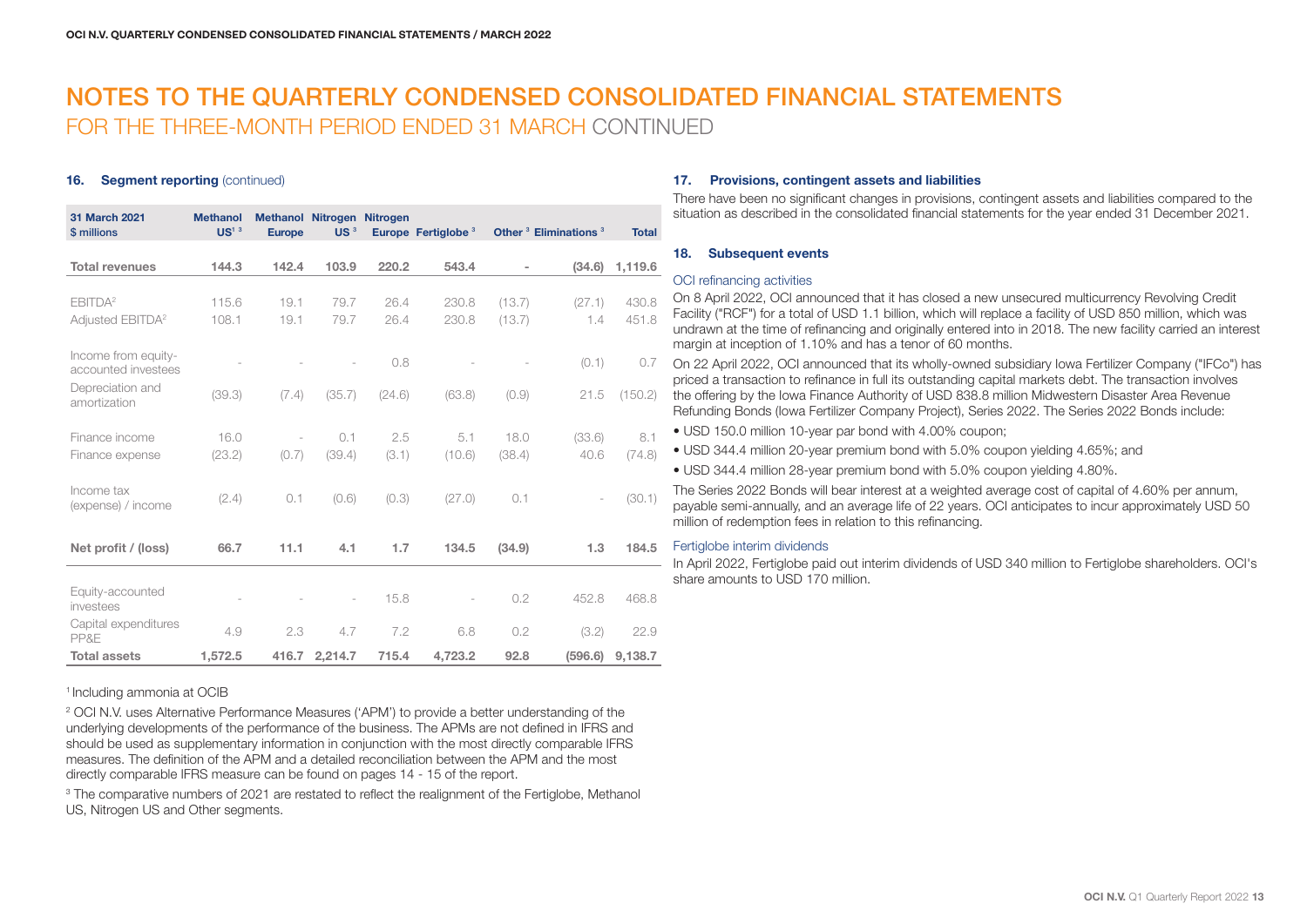## **ALTERNATIVE PERFORMANCE MEASURES (APMs)**

OCI presents certain financial measures when discussing OCI's performance, that are not measures of financial performance under IFRS. These non-IFRS measures of financial performance (also known as non-GAAP or alternative performance measures) are presented because management considers them important supplemental measures of OCI's performance and believes that similar measures are widely used in the industry in which OCI operates. OCI believes that an understanding of its financial performance is enhanced by reporting the following APMs:

- EBITDA
- Adjusted EBITDA
- Adjusted net profit
- Free cash flow

EBITDA, adjusted EBITDA, adjusted net profit and free cash flow are supplemental measures of financial performance that are not required by, or presented in accordance with, IFRS. Therefore, EBITDA, adjusted EBITDA, adjusted net profit and free cash flow should be viewed as supplemental but not as a substitute for measures presented in the Consolidated Statement of Profit or Loss and Other Comprehensive Income, which are determined in accordance with IFRS.

External stakeholders should not consider EBITDA, adjusted EBITDA, adjusted net profit and free cash flow (a) as an alternative to operating profit or profit before taxation (as determined in accordance with IFRS) as a measure of our operating performance, and (b) as an alternative to any other measure of performance under IFRS. Because not all companies define adjusted EBITDA, EBITDA, adjusted net profit and free cash flow in the same way, these measures may not be comparable to similarly titled measures used by other companies.

Definitions and explanations of the use of the APMs are described below. Reconciliations of the APMs to the most directly reconcilable line item are presented on the following pages.

#### EBITDA

EBITDA is defined as the total net profit before interest, income tax expenses, depreciation and amortization, foreign exchange gains and losses and income from equity accounted investees.

#### Adjusted EBITDA

Adjusted EBITDA is defined as EBITDA, adjusted for additional items and costs that management considers not reflective of our core operations.

#### Adjusted net profit

Adjusted net profit is the total net profit, adjusted for additional items and costs that management considers not reflective of our core operations.

#### Free cash flow

Free cash flow (FCF) reflects an additional way of viewing our liquidity that we believe is useful to our investors and is defined as cash flow reflecting the EBITDA for the year, change in working capital, maintenance capital expenditure, taxes paid, cash interest paid, lease payments, dividends from equity accounted investees, dividends paid to non-controlling interests and adjustment for other non-cash items.

#### Reconciliation of operating profit to adjusted EBITDA for the three-month period ended:

| \$ million                                | 31 March 2022 | 31 March 2021 |
|-------------------------------------------|---------------|---------------|
| Operating profit                          | 789.7         | 280.6         |
| Depreciation, amortization and impairment | 146.0         | 150.2         |
| <b>EBITDA</b>                             | 935.7         | 430.8         |
| APM adjustments                           | 34.4          | 21.0          |
| <b>Adjusted EBITDA</b>                    | 970.1         | 451.8         |

#### APM adjustments at EBITDA level

| \$ million                                   | 31 March 2022 | 31 March 2021 |
|----------------------------------------------|---------------|---------------|
| Natgasoline                                  | -37.1         | 24.3          |
| Unrealized result natural gas hedging        | (16.5)        | (3.3)         |
| Other including provisions                   | 13.8          |               |
| <b>Total APM adjustments at EBITDA level</b> | 34.4          | 21.0          |